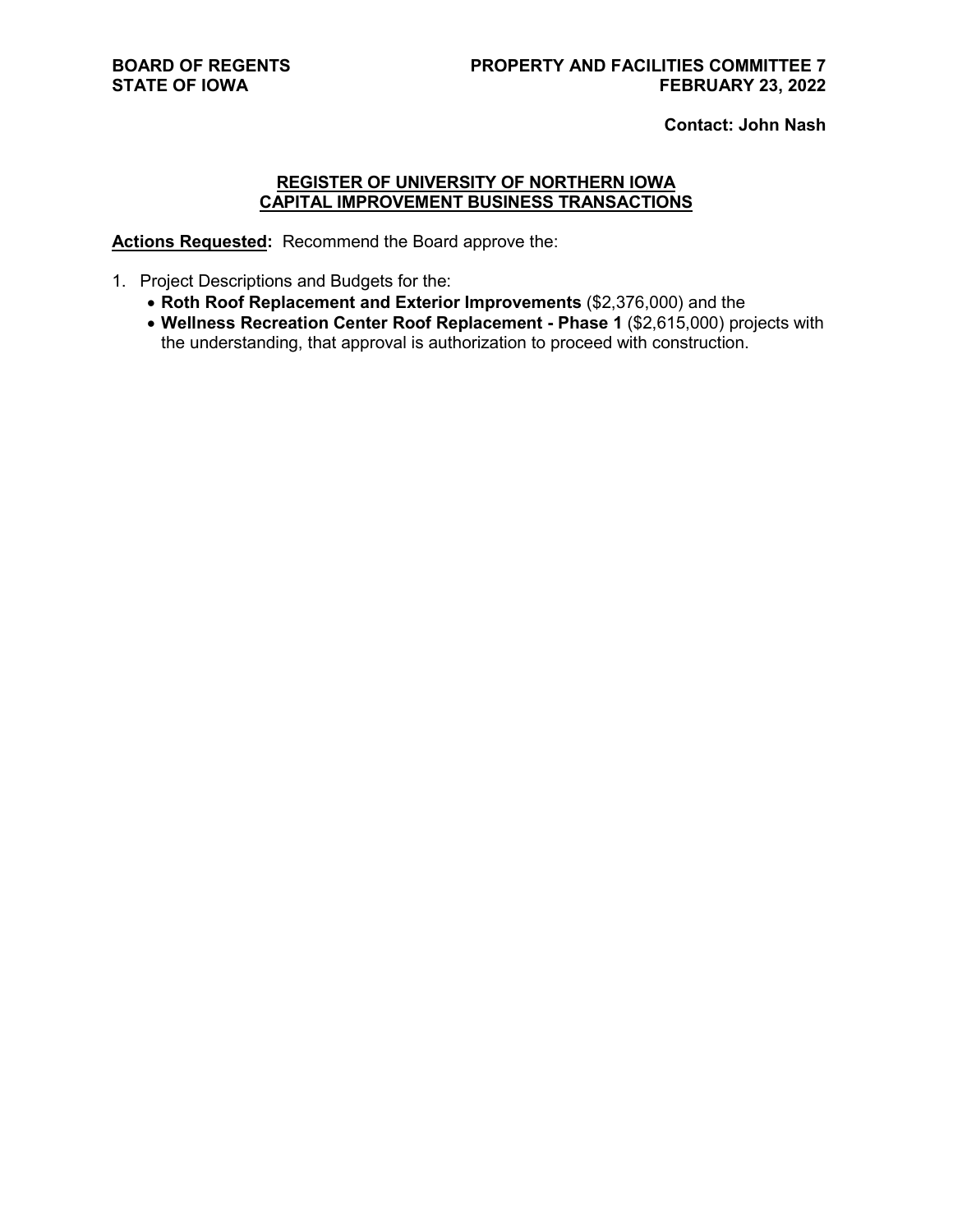## **UNI project #1 of 2 Roth Roof Replacement and Exterior Improvements**

**Executive Summary:** The University of Northern Iowa requests Board approval of the Project Description and Budget for the **Roth Roof Replacement and Exterior Improvements** project. The \$2,376,000 project budget would be funded by Residence System Funds.



University of Northern Iowa campus, looking northwest



UNI Roth Apartments, looking east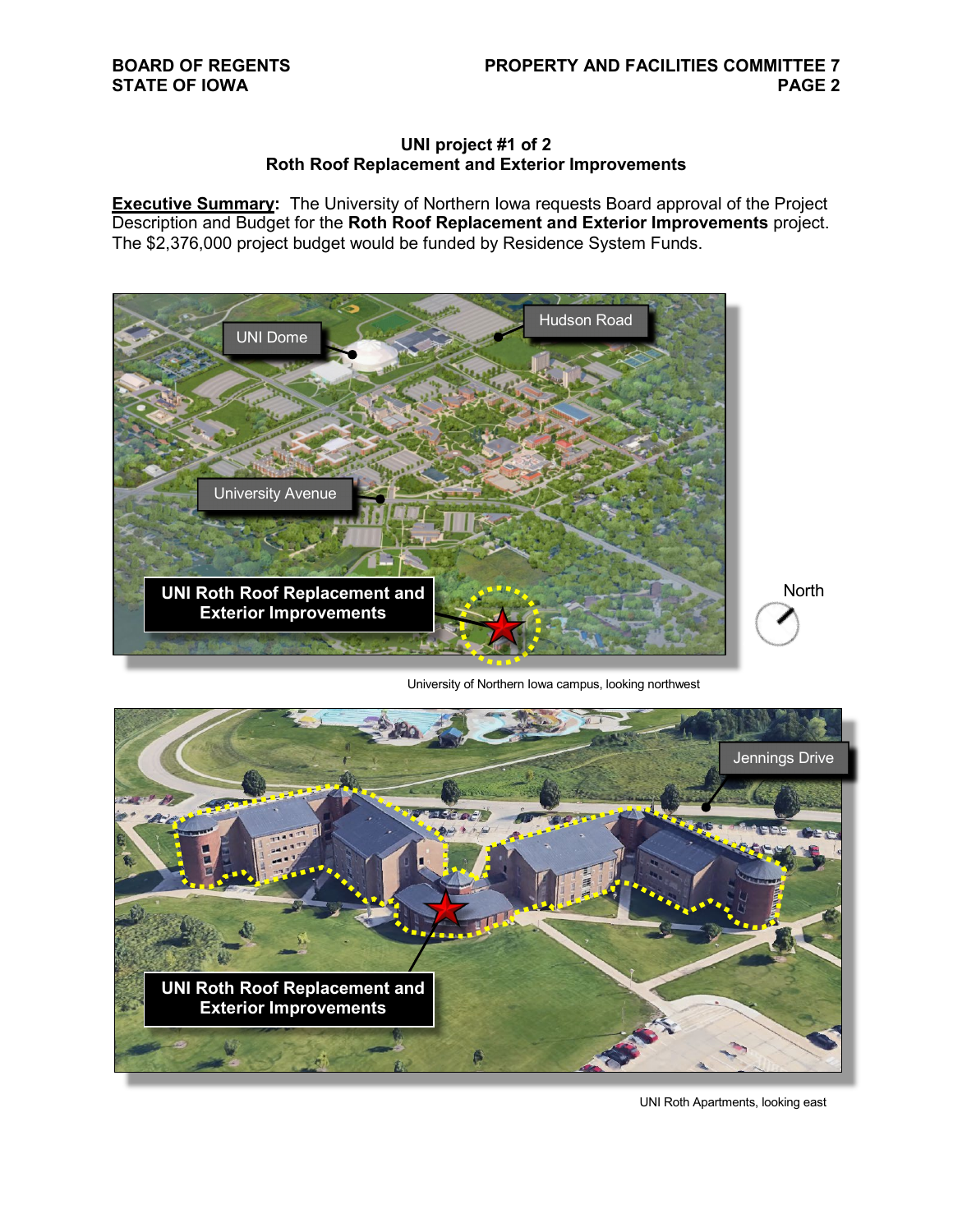**Background:** Built in 1993, Roth Apartments' original roof is reaching the end of its 30-year roof warranty. This project would replace the entire existing metal roof. Like the existing roof, the new roof would be a prefinished standing seam metal roof over the existing roof deck. To meet the State of Iowa Building Code energy conservation requirements, new rigid roof insulation would also be installed. New gutters, tuck-pointing the exterior masonry walls and caulking around windows would also be included in the project.

| <b>Project Summary</b>                                |             |           |                           |  |
|-------------------------------------------------------|-------------|-----------|---------------------------|--|
|                                                       | Amount      | Date      | <b>Board Action</b>       |  |
| Indefinite Design Professional Services Selection for |             |           |                           |  |
| Architecture – Maintenance & Building Envelope        |             |           |                           |  |
| $\triangleright$ ISG, Waterloo                        |             | Sep. 2021 | Not Required*             |  |
| ISG, Inc. Agreement                                   |             |           |                           |  |
| $\triangleright$ Schematic Design – Record Documents  | \$75,000    |           | Nov. 2021 Not Required*   |  |
| <b>Project Description and Budget</b>                 | \$2,376,000 |           | Feb. 2022 Action Required |  |

| <b>Project Budget</b>         |       |             |  |  |  |  |
|-------------------------------|-------|-------------|--|--|--|--|
| Planning, Design & Management |       | \$151,425   |  |  |  |  |
| Construction                  |       | 2,023,500   |  |  |  |  |
| Contingency                   |       | 201,075     |  |  |  |  |
|                               | Total | \$2,376,000 |  |  |  |  |

## **Proposed Source of Funds**

Residence System Funds

## **Proposed Schedule**

### Construction: April 2022 – August 2023

**About UNI's Roth Apartments:** Roth Apartments are located on the south side of UNI's campus, south of University Avenue and near the Jennings Court Apartments. It is home to upper-division students, living one, two and three-bedroom apartments. It also offers eight-bedroom apartments, which include four bedrooms and two bathrooms on each side of one common living space.

The apartments have fully-equipped kitchens, but UNI meal plans are optional. An adjacent paved walking trail leads students directly to UNI's campus.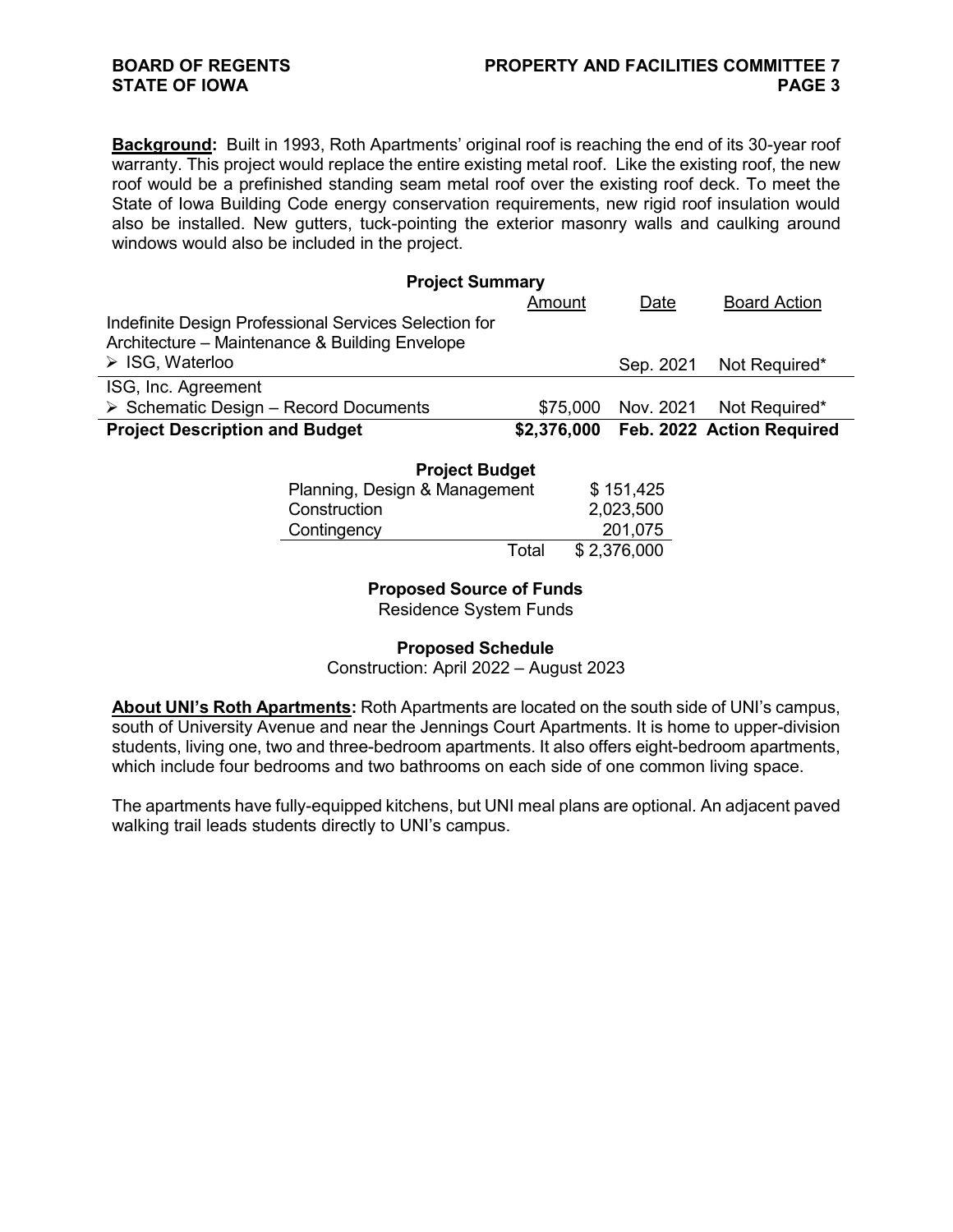**North** 

## **UNI project #2 of 2 Wellness Recreation Center Roof Replacement – Phase 1**

**Executive Summary:** The University of Norther Iowa requests Board approval of the Project Description and Budget for the **Wellness Recreation Center (WRC) Roof Replacement – Phase 1** project. The \$2,615,000 project budget would be funded by three sources.



University of Northern Iowa campus, looking northwest



UNI Wellness Recreation Center roof, looking northwest